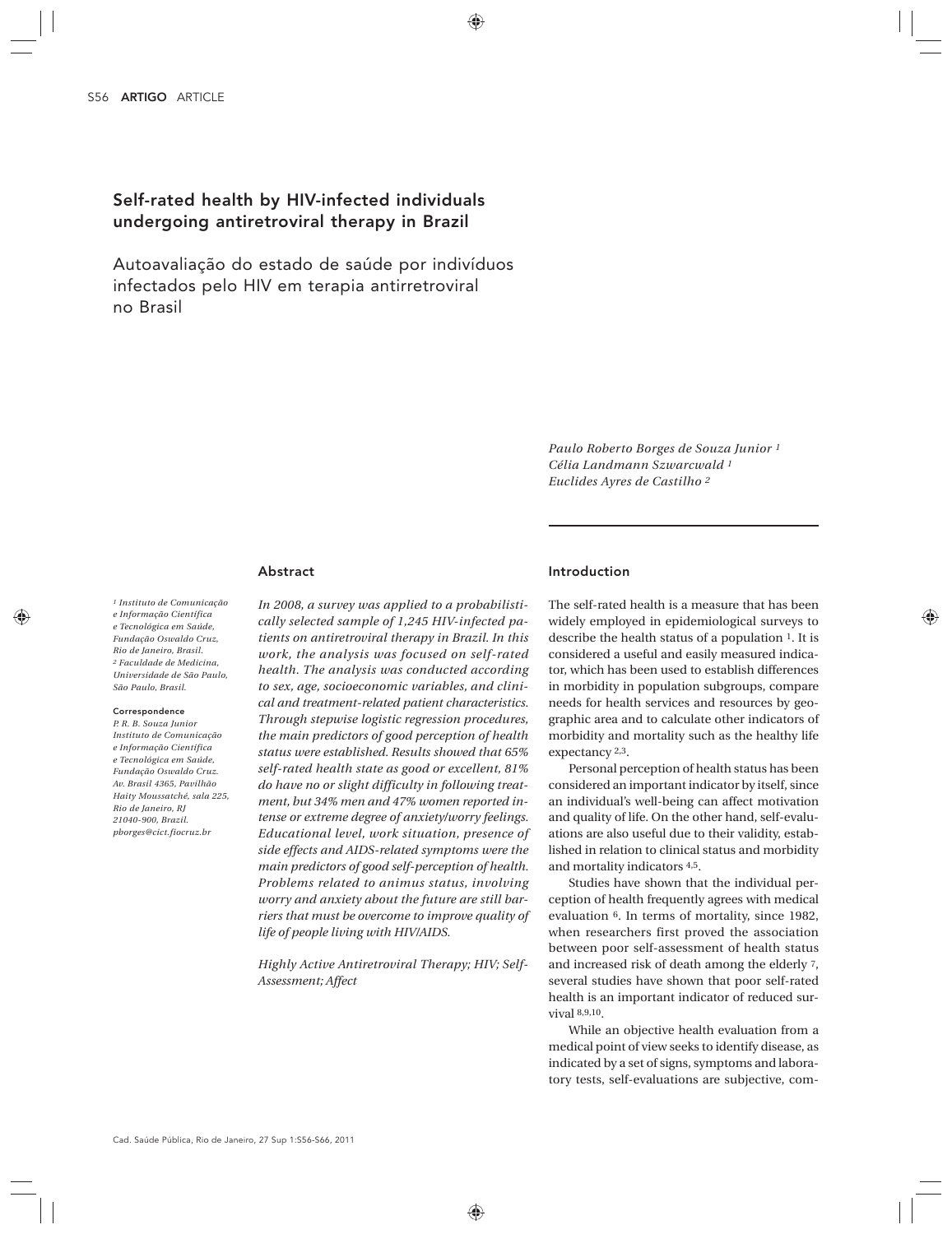bining aspects of physical and emotional wellbeing and satisfaction with life. Self-perception of health status refers not just to feelings of pain and discomfort, but also to the psychological and social consequences of having a health problem 11.

The quality of life of people living with HIV/ AIDS has improved considerably with the advent of antiretroviral therapy (ART), especially highly active antiretroviral therapy (HAART), a treatment which is expected to reduce viral load to less than 50 copies/mL of blood in patients virgin to treatment 12,13.

The universal access to ART in Brazil since 1996 has resulted in an increase of survival and a significant reduction in hospitalizations 14,15. Chequer et al. 16 estimated a median survival of 5.1 months for adult patients from 1982 to 1989, while Marins et al. 15 estimated a median survival of 18 months for adult patients diagnosed in 1995, and 58 months for patients diagnosed in 1996, with ART being significantly associated with the survival increase. In a study carried out among patients diagnosed between 1998 and 1999 in the South and Southeast regions in Brazil, the median survival rate could not be estimated in 9 years of observation as 59% of patients have survived for 108 months 17.

According to data provided by the Department of STD, AIDS and Viral Hepatitis Monitoring System (http://sistemas.aids.gov.br/monitoraids), the rate of hospitalizations per AIDS patients under ART reduced from 0.63 in 1998 to 0.13 in 2008. However, little is known about the quality of life of AIDS patients under ART, nor about changes in living and working conditions resulting from the disease.

In the year of 2008, the Department of STD, AIDS and Viral Hepatitis, with the financial support from the United States Agency for International Development (USAID), developed a health survey among patients under ART to analyze the health system responsiveness according to their needs and the quality of life of AIDS patients. In respect to quality of life, with the understanding that self-rated health is a measure that includes not just physical aspects but also well-being and life satisfaction 11, a module designed to evaluate self-perception of health in its various dimensions was included in the survey as one of the study topics. The aim of this study was to analyze the self-rated health and its association with sex, age, socioeconomic status and characteristics related to the treatment among AIDS patients receiving ART in Brazil.

### Methodology

In 2008, a survey was performed in a probabilistically selected sample of people infected by HIV under ART, with the purpose of evaluating the quality of life and the performance of the health system from the user's perspective. The project was approved by the Ethics Committee of the Sergio Arouca National School of Public Health, Oswaldo Cruz Foundation (CAAE: 0142.0.031.031-07).

The sample size was calculated to estimate the proportion of patients under ART who consider their quality of life as moderate or good. In an Australian study, 35% of people living with HIV/AIDS under the age of 50 reported adverse health conditions 18. Using this estimate as a base for calculating the sample size, considering a 95% confidence interval with a 3% bilateral margin of error, a minimum number of 971 subjects was obtained. As the sample was selected in two stages, a design effect of 1.3 was considered, and a final sample size of 1,260 patients was obtained.

The sampling was carried out in two selection stages. In the first stage, 42 antiretroviral drug dispensing units (ADDU) were selected, using a probability proportional to their size, according to the number of registered patients on lists provided by the Department of STD, AIDS and Viral Hepatitis. Given the study timeframe, only ADDU with at least 200 registered patients were considered eligible for selection. However, this eligibility criterion did not affect the selection of a representative sample, since eligible units comprehend 90.6% of registered patients.

In the second stage, 30 patients were randomly selected from each of the chosen ADDU during fieldwork, from the list of patients scheduled in the study period.

The patients answered a modular questionnaire, which included the following modules: socio-demographic, residence and patient characteristics, self-rated health status, health system performance, and quality of life.

The modules addressing health system performance and self-rated health status were based on a World Health Organization (WHO) questionnaire used in the *World Health Survey*, applied in Brazil in 2003 (http://www.who.int/healthinfo/ survey/en) <sup>19,20</sup>, and the modules addressing quality of life were based on the WHO survey designed for this purpose (available at http:// www.who.int/mental\_health/media/en/557.pdf – original version – or http://www.ufrgs.br/psiq/ whoqol\_hiv\_03.pdf – Portuguese version) 21,22. The module on self-rated health status is the focus of the current study.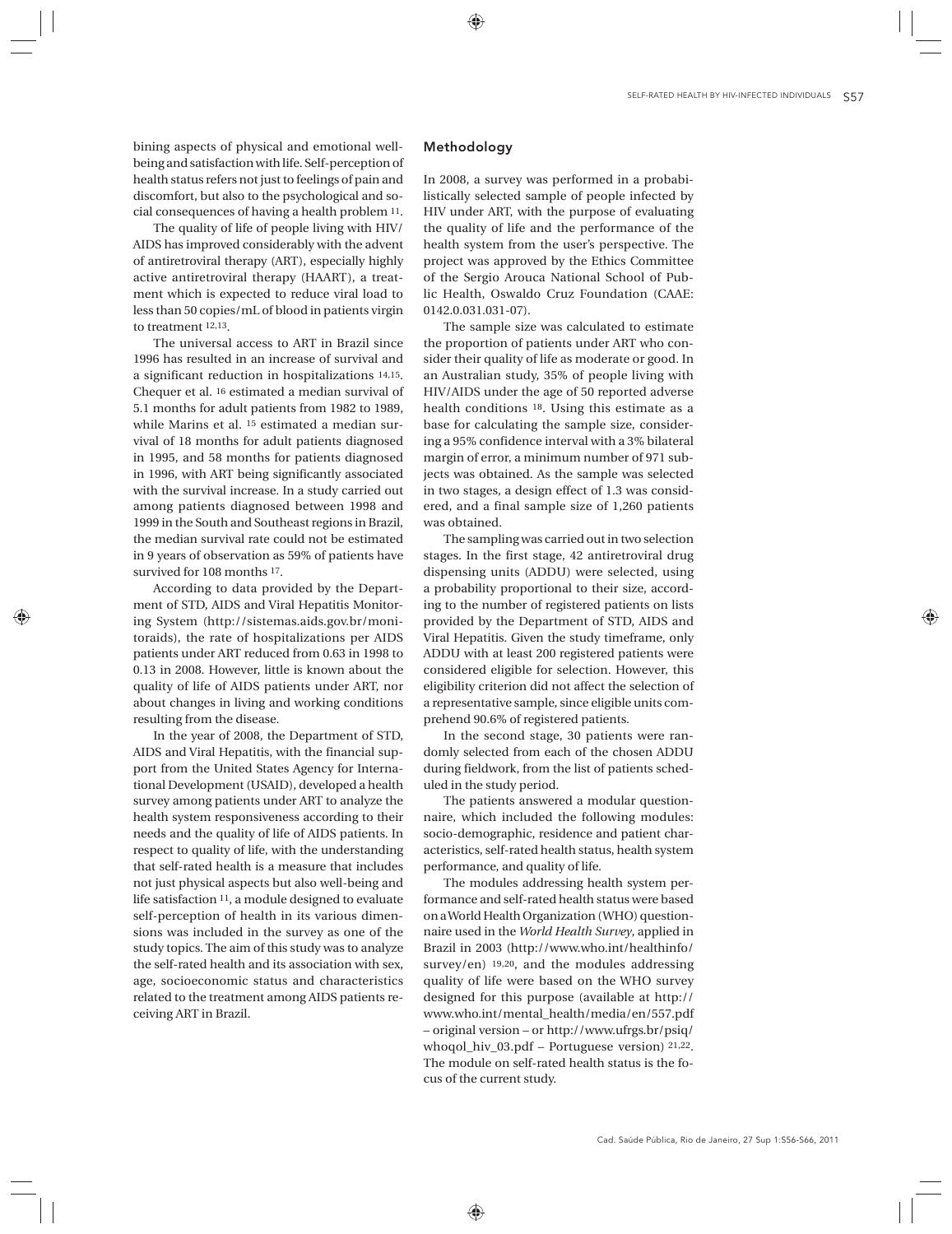The interviews were performed face to face, whenever possible in a private room provided by the health unit. In the case of unavailability of a private room, the interviewers were advised to search for privacy, in a place away from the waiting room to conduct the interview. The average interview time was 20 minutes and handheld computers were used for the data collection.

Analysis of self-rated health was based on the following question: "*In general, how do you currently rate your health?*". The responses were ranked on a scale from 1 to 5 ( $1 =$  excellent;  $2 =$ good;  $3 =$  moderate;  $4 =$  bad;  $5 =$  very bad). Two additional questions were included with the same ranking scale: "*In general, how do you rate your ability to work?" and "In general, how do you rate your physical appearance?*".

Regarding the dimensions of health status, questions were included about the degree of difficulty involved in: carrying out day-to-day activities; locomotion; dressing and self-care; personal relationships; concentration or memory; sleeping well and disposition. Questions were also asked about the degree of pain or bodily discomfort experienced, and about feelings of sadness or depression and anxiety or worry. All of the questions referred to the previous 30 days, with a ranking scale from 1 to 5, from the better to the worst evaluation.

Analysis was conducted according to sex, age (18-49 vs. 50+ years old), socio-economic status, and clinical and treatment-related characteristics of patients. To examine inequalities by socio-economic status, three variables were considered: schooling, monthly income, and economic class, as defined by the Brazilian Economic Classification Criteria 23, which uses information about household goods and the head of household's level of schooling. Among the patient characteristics evaluated were: category of exposure; presence of symptoms related to AIDS; most recent CD4+ count; year of beginning ART; presence of side effects, including lipodystrophy.

For the multivariate analyses, logistic regression models were used, with the self-rated health as the response variable  $(1 = good or excellent; 0 =$ moderate, bad or very bad). Through stepwise procedures, the main predictors of good self-perception of health status were established.

SPSS version 15 (SPSS Inc., Chicago, USA) was used for statistical analysis, taking into account the sample design.

At last, the self-rated health indicators of AIDS patients were compared with those obtained for the Brazilian population by the *World Health Survey* 19, considering common questions to both surveys.

# Results

We analyzed 1,245 patients receiving ART at public health facilities throughout the country. Fiftynine percent were male and 41% were female (Table 1). Age varied from 19 to 72 years, with mean and median values of 41 years. Distribution by age group was equal for both sexes, with 79% between 15 and 49 years and 21% age 50 or over. Among patients 50 years old or over, 68.5% started ART prior to 2003.

The results by educational level showed that: 44% did not complete fundamental school (3% are illiterate); 20% had completed primary school; 28% had completed secondary school; and 8% had college degree. The proportion of patients who have completed at least primary education was 56%, with 60% among men and 50% among women, according to Table 1.

Regarding the marital status, 44.7% of the male patients have never been married and 34.7% are married or live with a partner. Among the women, 18.6% of them have never been married. Regarding skin color, 46.2% defined themselves as white, 39% as brown and 13% as black (Table 1).

Regarding the work status (Table 1), in total 58% of cases was not working at the time of the survey (55% among men and 62% among women). Among men, disease retirement (31.3%), disability (14.7%), and to receive disease benefits (24.6%) were the main reasons for not working. Among women, 28% were housewives, 15.4% were retired, 11% were disabled, and 15.4% received disease benefits (Table 1).

The distribution of patients by income group shows that 18% have no income (13.5% of the men and 24.1% of the women); almost 50% earn less than twice the minimum wage; and only 7% have monthly income greater than R\$2,000.00 (Table 1).

According to the Brazilian Economic Classification Criteria 23, 53% of the patients belong to class "C" and 28% to classes "D" or "E".

The characteristics of the patients by sex are presented in Table 2. Almost 30% of the patients started ART between 2000 and 2003 and 19% began treatment in the past two years (2007-2008). Sixty-five patients (6%) started treatment before 1996, prior to the onset of universal anti-retrovirus distribution. Most patients (88%) were infected through sexual contact and among men, 47% via heterosexual contact, and 38% via homosexual contact. About 56% present symptoms of AIDS, with a slightly higher proportion amongst the men, although the difference was not statistically significant. Among patients who responded to the question about most recent CD4+ counts,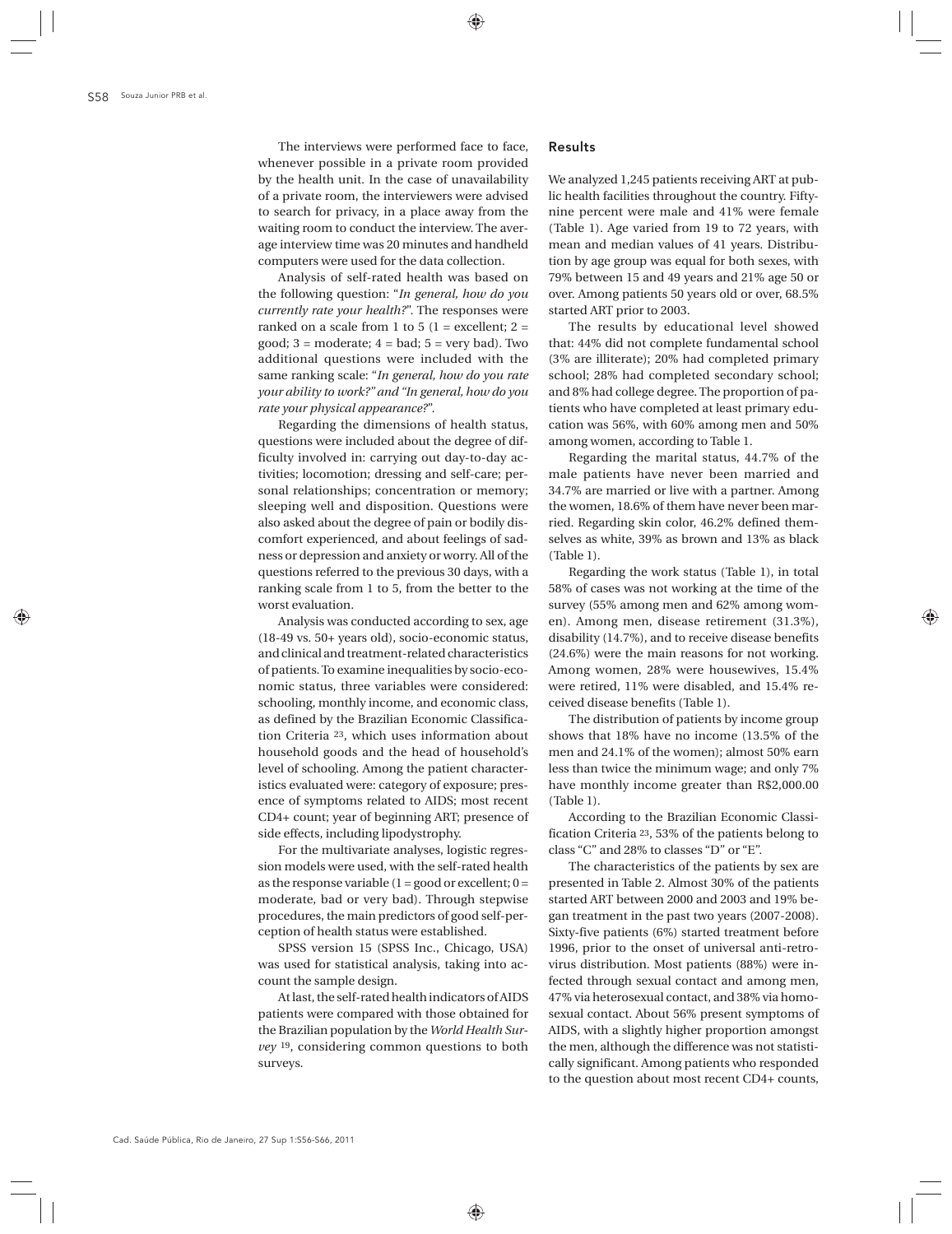|                                      |                          |      | Sex |        |       | Total |
|--------------------------------------|--------------------------|------|-----|--------|-------|-------|
|                                      |                          | Male |     | Female |       |       |
|                                      | n                        | %    | n   | %      | n     | %     |
| Age group (years)                    |                          |      |     |        |       |       |
| 18-49                                | 578                      | 79.2 | 406 | 78.8   | 984   | 79.0  |
| $50+$                                | 152                      | 20.8 | 109 | 21.2   | 261   | 21.0  |
| Skin color                           |                          |      |     |        |       |       |
| White                                | 349                      | 48.4 | 219 | 43.0   | 568   | 46.2  |
| Black                                | 87                       | 12.1 | 83  | 16.3   | 170   | 13.8  |
| Brown                                | 281                      | 39.0 | 199 | 39.1   | 480   | 39.0  |
| Other                                | 4                        | 0.6  | 8   | 1.6    | 12    | 1.0   |
| Educational level                    |                          |      |     |        |       |       |
| Incomplete fundamental school        | 290                      | 39.7 | 258 | 50.1   | 548   | 44.0  |
| Fundamental school or higher         | 440                      | 60.3 | 257 | 49.9   | 697   | 56.0  |
| Work status                          |                          |      |     |        |       |       |
| Currently working                    | 328                      | 44.9 | 196 | 38.1   | 524   | 42.1  |
| Retired due to disease/disability    | 284                      | 38.9 | 133 | 25.8   | 417   | 33.5  |
| Housewife/Family caring              | $\overline{\phantom{a}}$ | ÷,   | 90  | 17.5   | 90    | 7.2   |
| Does not work for other reason       | 118                      | 16.2 | 96  | 18.6   | 214   | 17.2  |
| Monthly income                       |                          |      |     |        |       |       |
| No income                            | 99                       | 13.7 | 124 | 24.4   | 223   | 18.1  |
| $<$ R\$ 760.00                       | 323                      | 44.7 | 302 | 59.4   | 625   | 50.8  |
| $\geq$ R\$ 760.00 and < R\$ 2,000.00 | 234                      | 32.4 | 70  | 13.8   | 304   | 24.7  |
| R\$ 2,000.00 or more                 | 67                       | 9.3  | 12  | 2.4    | 79    | 6.4   |
| Economic class *                     |                          |      |     |        |       |       |
| A or B                               | 175                      | 24.0 | 72  | 14.0   | 247   | 19.8  |
| $\mathsf{C}$                         | 377                      | 51.6 | 278 | 54.0   | 655   | 52.6  |
| D or E                               | 178                      | 24.4 | 165 | 32.0   | 343   | 27.6  |
| Total (% in row)                     | 730                      | 58.6 | 515 | 41.4   | 1,245 | 100.0 |

Socio-demographic characteristics of patients receiving antiretroviral therapy (ART) by sex. Brazil, 2008

\* Brazilian Economic Classification Criteria 23

the proportion of women with counts of less than 200 (12%) was significantly smaller than that of the men (21%). More than 60% of the patients reported that they had some kind of side effect or adverse reaction to one of their antiretroviral medications, and 22% reported having lipodystrophy. Among those patients with lipodystrophy, 16% had received methacrylate implants (data not presented).

Data regarding different aspects of the selfrated health are presented in Table 3. Regarding the health status, 65% of patients evaluated their health status as excellent or good. Work capacity was better for women, although they felt worse about their physical appearance. An intense or very intense degree of difficulty in following treatment was reported by only 7.5% of patients (9% for females and 6% for males).

Among other evaluated health status dimensions, 13% reported an intense or very intense

degree of difficulty in performing routine activities. A similar situation was found regarding the degree of difficulty for locomotion (12%), personal relationships (12%) and the degree of difficulty associated to concentration/memory (10%). A remarkably high proportion of the women reported intense or extreme pain or discomfort (33%), sadness or depression (33%), and worry or anxiety (47%). Among the men, these proportions were also quite high, 21%, 23%, and 34%, respectively (Table 3).

Table 4 shows the proportions of patients with excellent or good self-rated health according to the patients' characteristics, as well as the significance levels for the associations of these variables with self-rated health. All the analyzed social-demographic characteristics, except sex and age were individually associated to the health status. The variables used to measure the socioeconomic status (education, income and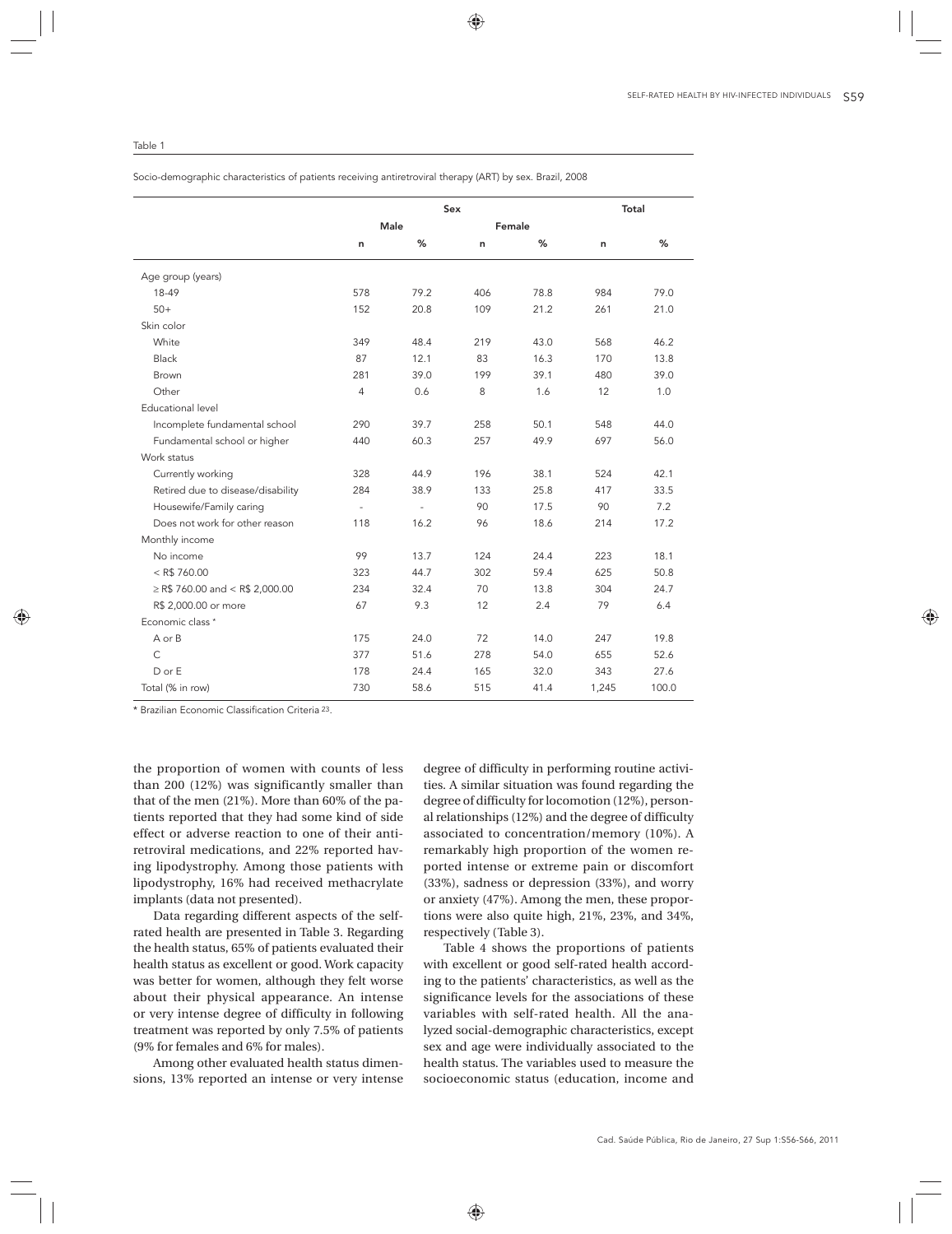#### Table 2

Clinical and treatment-related characteristics of patients receiving antiretroviral therapy (ART) by sex. Brazil, 2008

|                                   | Sex  |      |                |        | Total |      |
|-----------------------------------|------|------|----------------|--------|-------|------|
|                                   | Male |      |                | Female |       |      |
|                                   | n    | %    | n              | %      | n     | %    |
| ART starting year                 |      |      |                |        |       |      |
| < 1996                            | 43   | 6.3  | 22             | 4.6    | 65    | 5.6  |
| 1996-1999                         | 148  | 21.7 | 102            | 21.3   | 250   | 21.5 |
| 2000-2003                         | 196  | 28.8 | 144            | 30.0   | 340   | 29.3 |
| 2004-2006                         | 162  | 23.8 | 125            | 26.0   | 287   | 24.7 |
| $2007 +$                          | 132  | 19.4 | 87             | 18.1   | 219   | 18.9 |
| Last count of CD4+                |      |      |                |        |       |      |
| < 200 cells/mm <sup>3</sup>       | 80   | 21.3 | 29             | 12.4   | 109   | 17.9 |
| 200-349 cells/mm <sup>3</sup>     | 73   | 19.4 | 41             | 17.6   | 114   | 18.7 |
| 350 cells/mm <sup>3</sup> or more | 223  | 59.3 | 163            | 70.0   | 386   | 63.4 |
| Exposure category                 |      |      |                |        |       |      |
| <b>MSM</b>                        | 254  | 38.2 | $\circ$        | 0.0    | 254   | 22.1 |
| Heterosexual                      | 314  | 47.2 | 445            | 92.3   | 759   | 66.2 |
| IDU                               | 53   | 8.0  | $\overline{7}$ | 1.5    | 60    | 5.2  |
| Blood                             | 20   | 3.0  | 17             | 3.5    | 37    | 3.2  |
| Other                             | 24   | 3.6  | 13             | 2.7    | 37    | 3.2  |
| Side/Adverse effects              |      |      |                |        |       |      |
| No                                | 291  | 41.4 | 160            | 32.3   | 451   | 37.6 |
| Yes, excluding lipodystrophy      | 262  | 37.3 | 226            | 45.6   | 488   | 40.7 |
| Yes, including lipodystrophy      | 150  | 21.3 | 110            | 22.2   | 260   | 21.7 |
| Presence of symptoms              |      |      |                |        |       |      |
| Yes                               | 422  | 59.4 | 266            | 52.0   | 688   | 56.3 |
| <b>No</b>                         | 288  | 40.6 | 246            | 48.0   | 534   | 43.7 |

IDU: injecting drug users; MSM: men who have sex with men.

economic class) were strongly associated with health status, as higher the SES the better the self-evaluation of health status.

Regarding patient characteristics, low CD4+ counts, the occurrence of AIDS-related symptoms, reporting of side or adverse effects were associated with a poor self-rated health (Table 4).

Results of multivariate logistic regression models to investigate which of the variables were mostly associated to excellent or good selfrated health are presented in Table 5. Regarding the variables remaining in the stepwise model, "having completed fundamental school" (OR = 1.70) and "belonging to economic classes A or B" (OR = 2.36) were positively associated with better evaluation of the health status. Moreover, "having been retired due to illness, unable to work or receiving disease benefits"  $(OR = 0.46)$ , as well as "having reported effect and/or adverse effects" (OR =  $0.57$  and OR =  $0.32$  respectively, with and without lipodystrophy), "occurrence of AIDS symptoms" ( $OR = 0.58$ ) and "having started treatment after 2007" (OR =  $0.61$ ) were

associated with a poor evaluation of the health status.

# Discussion

Results of the *World Health Survey*, a populationbased household survey carried out in Brazil in 2003, showed that 53% of the Brazilian population considered their health as good or excellent, varying from 47% among women to 60% among men 24. In the current study, using the exact same question as was used in the *World Health Survey* for self-rated health, this proportion was 65% (64% among women and 66% among men), that is, better than the evaluation of the general population, mainly among women. This result is surprising, considering that, according to *World Health Survey*-2003 data only 27% of persons with chronic or long-standing illness consider their health as good or excellent 25.

One possible explanation for this finding lies in the improved quality of life of patients with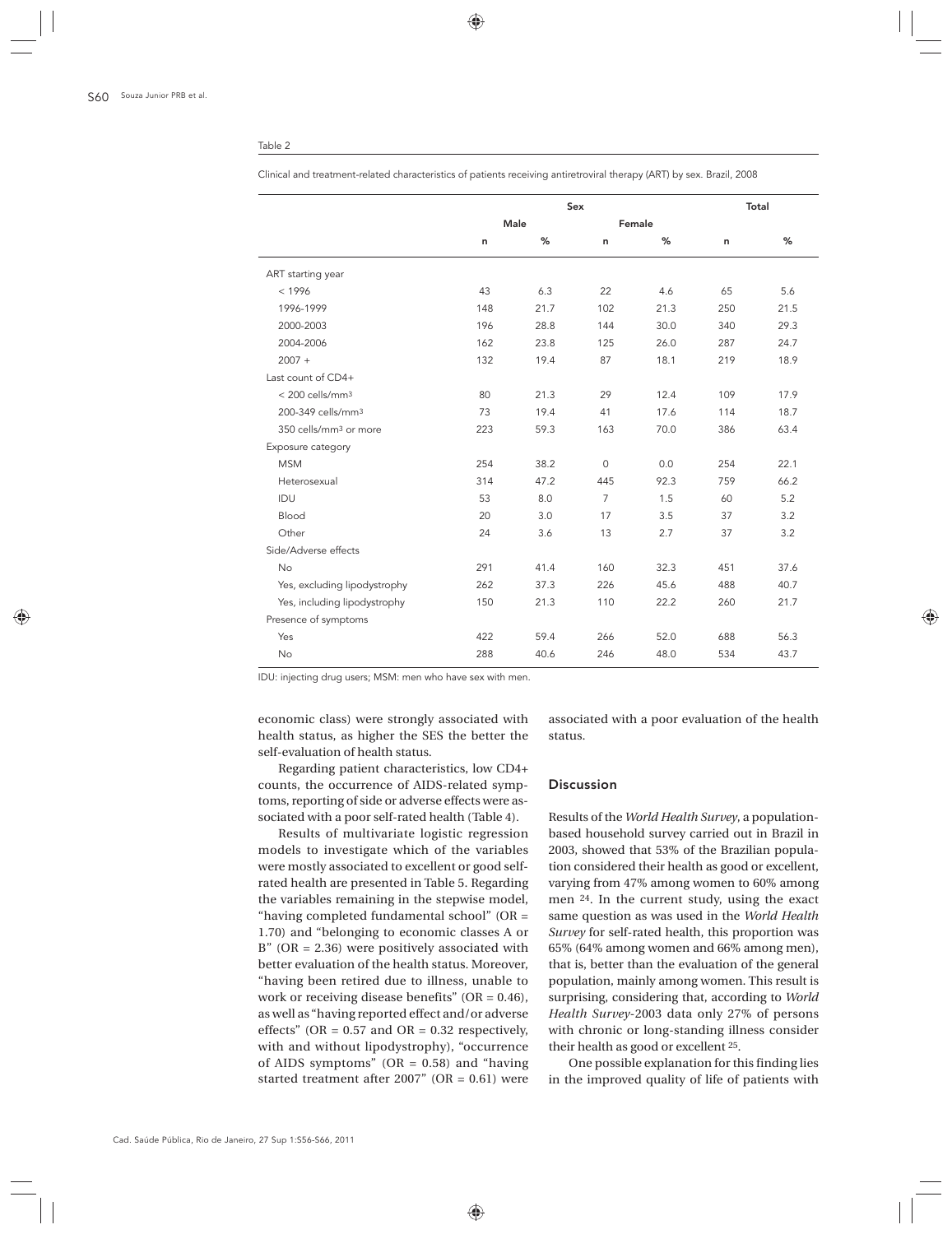Distribution of self-rated health and domains according to sex. Brazil, 2008.

|                                                     | Sex                                        |          |                             |                 |          | Total                       |            |          |                             |
|-----------------------------------------------------|--------------------------------------------|----------|-----------------------------|-----------------|----------|-----------------------------|------------|----------|-----------------------------|
|                                                     | Male ( $n = 730$ )<br>Female ( $n = 515$ ) |          |                             |                 |          |                             |            |          |                             |
|                                                     | Excellent/                                 | Moderate | Bad/Very                    | Excellent/      | Moderate | Bad/                        | Excellent/ | Moderate | Bad/Very                    |
|                                                     | Good                                       |          | bad                         | Good            |          | Very bad                    | Good       |          | bad                         |
| Health                                              | 66.4                                       | 26.4     | 7.1                         | 63.9            | 26.0     | 10.1                        | 65.4       | 26.3     | 8.4                         |
| Work capacity                                       | 50.4                                       | 22.3     | 27.3                        | 56.3            | 21.6     | 22.1                        | 52.9       | 22.0     | 25.1                        |
| Physical appearance                                 | 62.2                                       | 24.8     | 13.0                        | 58.1            | 23.3     | 18.6                        | 60.5       | 24.2     | 15.3                        |
|                                                     | None/<br>Slight                            | Moderate | Intense/<br>Very<br>intense | None/<br>Slight | Moderate | Intense/<br>Very<br>intense | Non/light  | Moderate | Intense/<br>Very<br>intense |
| Difficulty in carrying out<br>day-to-day activities | 65.5                                       | 23.0     | 11.5                        | 66.2            | 17.5     | 16.3                        | 65.8       | 20.7     | 13.5                        |
| Difficulty in adhering to<br>treatment              | 83.6                                       | 10.3     | 6.2                         | 79.8            | 10.9     | 9.3                         | 82.0       | 10.5     | 7.5                         |
| Difficulty in locomotion                            | 77.9                                       | 11.9     | 10.1                        | 74.2            | 11.1     | 14.8                        | 76.4       | 11.6     | 12.0                        |
| Difficulty in physical activity *                   | 74.2                                       | 14.3     | 11.6                        | 71.7            | 14.9     | 13.4                        | 73.3       | 14.5     | 12.3                        |
| Difficulty with self-care                           | 92.5                                       | 6.2      | 1.4                         | 88.9            | 8.3      | 2.7                         | 91.0       | 7.1      | 1.9                         |
| Difficulty relating to others and<br>community      | 81.4                                       | 8.9      | 9.7                         | 77.3            | 6.8      | 15.9                        | 79.7       | 8.0      | 12.3                        |
| Difficulty with concentration/<br>memory            | 72.9                                       | 18.6     | 8.5                         | 64.5            | 22.9     | 12.6                        | 69.4       | 20.4     | 10.2                        |
| Feelings of pain/discomfort                         | 61.2                                       | 17.4     | 21.4                        | 48.5            | 18.4     | 33.0                        | 56.0       | 17.8     | 26.2                        |
| Problems with sleeping                              | 62.6                                       | 13.8     | 23.6                        | 56.9            | 14.6     | 28.5                        | 60.2       | 14.1     | 25.6                        |
| Tiredness on waking and                             | 61.1                                       | 19.7     | 19.2                        | 56.7            | 17.9     | 25.4                        | 59.3       | 19.0     | 21.8                        |
| throughout the day                                  |                                            |          |                             |                 |          |                             |            |          |                             |
| Feelings of sadness and                             | 59.2                                       | 18.2     | 22.6                        | 47.0            | 20.0     | 33.0                        | 54.1       | 19.0     | 26.9                        |
| depression<br>Feelings of worry and anxiety         | 43.4                                       | 23.0     | 33.6                        | 34.2            | 19.2     | 46.6                        | 39.6       | 21.4     | 39.0                        |

\* 281 male patients and 246 female patients did not perform physical activities and were not included in this analysis, being analyzed 449 and 269 patients respectively.

AIDS and the expectation of a long lifespan after the advent of HAART 15. This hypothesis is corroborated by the patient characteristics examined here, such as the positive association of good self-rated health with the absence of HIV-related symptoms and treatment-related side-effects. It was also seen that the lower a patient's CD4+ count, the worse their perception about their health. In addition, among patients aged 50 and over, 68.5% began treatment before 2003, showing the life-prolonging effect of the treatment.

For people diagnosed with HIV/AIDS, given the high lethality of the disease at the onset of the epidemic, it is important to consider the great impact on life perspectives at the moment of the diagnosis. After beginning treatment, however, improved immune function and well-being re-

store a sense of hope for the future, as well as a positive perception about their health. This can be perceived in patients' responses such as: "*Compared with what I've been through, now I'm great*" or, "*I thought I was going to die*"; "*Now I've discovered that there's nothing wrong with me*", "*I just have to take my medicines*". Besides, the presence of the word "currently" in the general question on self-rated health may have contributed to the patients' comparison with their health at the time of diagnosis, and to review the various physical and psychological problems they have encountered since their diagnosis until the moment of the interview.

Another important factor to explain the high proportion of patients with good health selfevaluation has to do with the limitations of this type of study. The questionnaire was applied to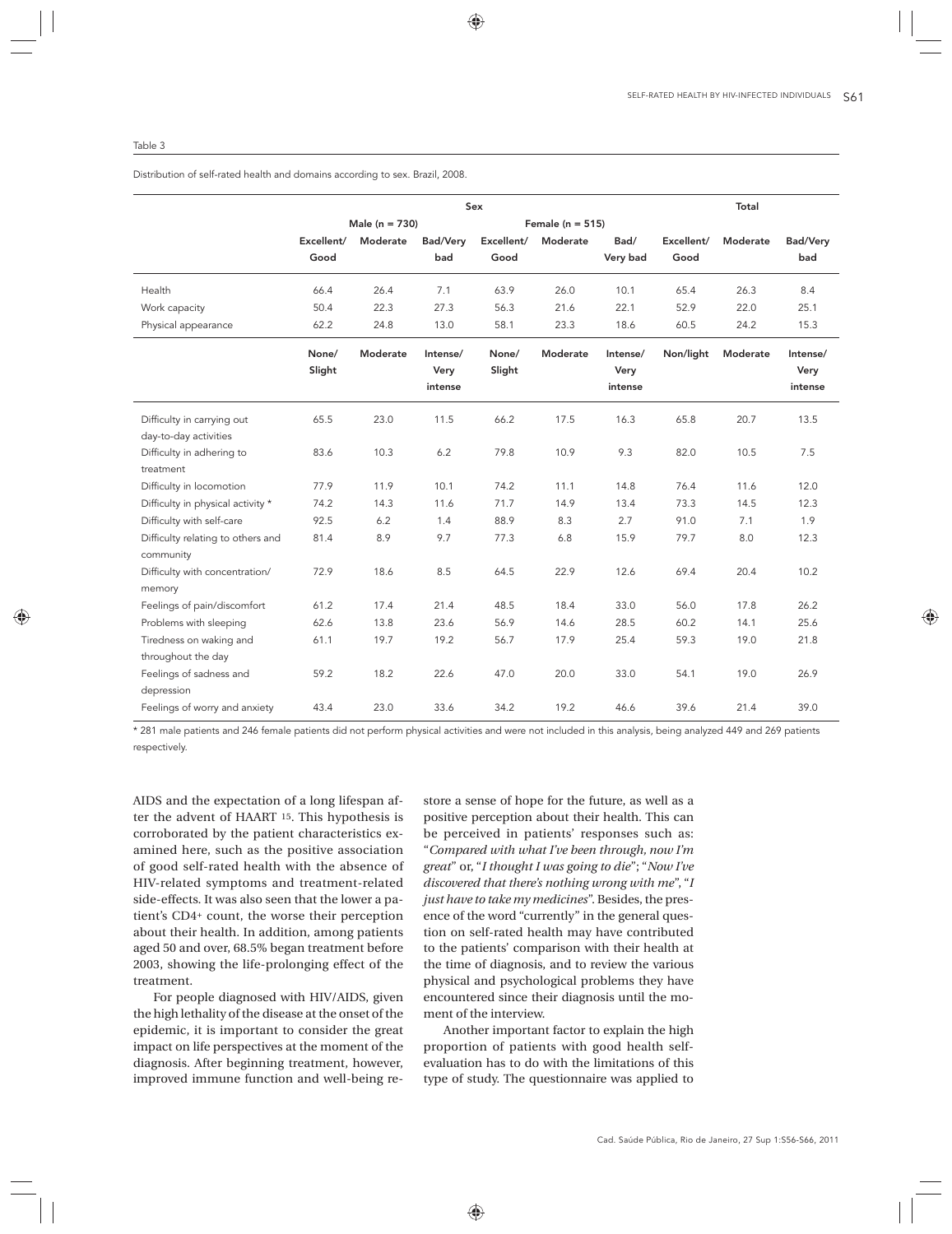#### Table 4

Proportion and number of patients who rated their health as excellent or good according to patients' characteristics. Brazil, 2008

|                                     | Self-evaluation of health as excellent or good |      |          |
|-------------------------------------|------------------------------------------------|------|----------|
|                                     | n                                              | %    | p-value  |
| Sex                                 |                                                |      |          |
| Male                                | 730                                            | 66.4 | 0.512    |
| Female                              | 515                                            | 63.9 |          |
| Age (years)                         |                                                |      |          |
| 18-49                               | 984                                            | 65.4 | 0.937    |
| $50+$                               | 261                                            | 65.1 |          |
| Skin color                          |                                                |      |          |
| White                               | 568                                            | 67.1 | $0.002*$ |
| <b>Black</b>                        | 170                                            | 74.1 |          |
| <b>Brown</b>                        | 480                                            | 61.3 |          |
| Other                               | 12                                             | 50.0 |          |
| Educational level                   |                                                |      |          |
| Incomplete fundamental school       | 548                                            | 56.8 | < 0.001  |
| Fundamental school or higher        | 697                                            | 72.2 |          |
| Work situation                      |                                                |      |          |
| Currently working                   | 524                                            | 76.1 | < 0.001  |
| Retired due to disease/disability   | 417                                            | 53.5 |          |
| Housewife/Family caring             | 90                                             | 67.8 |          |
| Does not work for other reason      | 214                                            | 61.2 |          |
| Monthly income                      |                                                |      |          |
| No income                           | 223                                            | 56.5 | < 0.001  |
| $<$ R\$ 760.00                      | 625                                            | 62.4 |          |
| $\ge$ R\$ 760.00 and < R\$ 2,000.00 | 304                                            | 73.7 |          |
| R\$ 2,000.00 or more                | 79                                             | 82.3 |          |
| Economic class **                   |                                                |      |          |
| A or B                              | 247                                            | 77.3 | < 0.001  |
| C                                   | 655                                            | 67.3 |          |
| D or E                              | 343                                            | 53.1 |          |
| ART starting year                   |                                                |      |          |
| < 2007                              | 942                                            | 66.0 | 0.079    |
| $2007 +$                            | 219                                            | 59.8 |          |
| Last count of CD4+                  |                                                |      |          |
| < 200 cells/mm <sup>3</sup>         | 109                                            | 45.9 | < 0.001  |
| 200-349 cells/mm <sup>3</sup>       | 114                                            | 58.8 |          |
| 350 cells/mm <sup>3</sup> or more   | 386                                            | 73.8 |          |
| Exposure category                   |                                                |      |          |
| <b>MSM</b>                          | 254                                            | 72.8 | 0.045    |
| Heterosexual                        | 759                                            | 64.0 |          |
| IDU                                 | 60                                             | 55.0 |          |
| Blood                               | 37                                             | 64.9 |          |
| Other                               | 37                                             | 75.7 |          |
| Side/Adverse effects                |                                                |      |          |
| No                                  | 451                                            | 74.7 | < 0.001  |
| Yes, excluding lipodystrophy        | 488                                            | 64.3 |          |
| Yes, including lipodystrophy        | 260                                            | 52.7 |          |

(continues)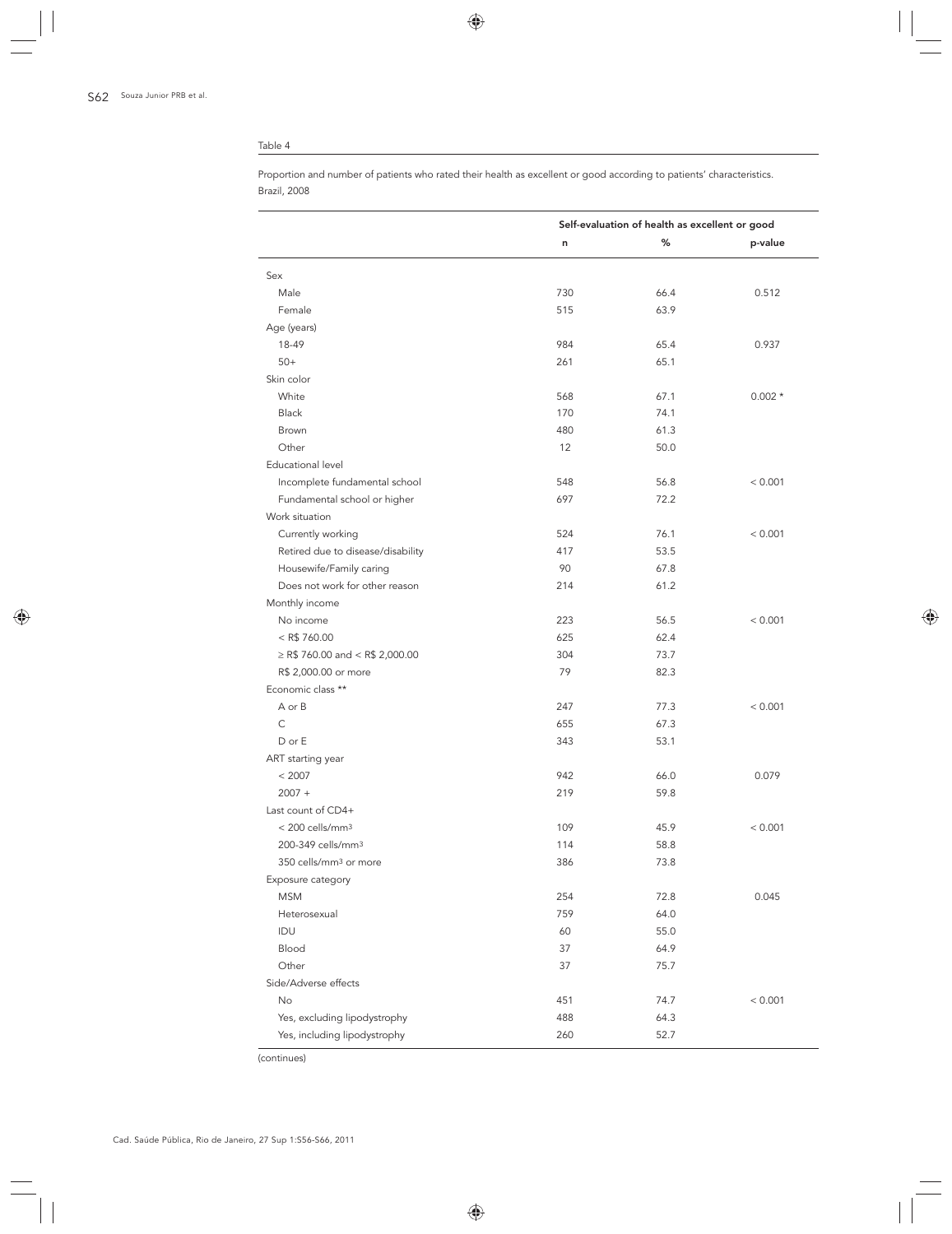#### Table 4 (continued)

|                      | Self-evaluation of health as excellent or good |      |         |  |
|----------------------|------------------------------------------------|------|---------|--|
|                      | n                                              | %    | p-value |  |
| Presence of symptoms |                                                |      |         |  |
| Yes                  | 688                                            | 58.7 | < 0.001 |  |
| <b>No</b>            | 534                                            | 74.9 |         |  |
| Total                | 1,245                                          | 65.4 |         |  |

ART: antiretroviral therapy; IDU: injecting drug; MSM: men who have sex with men.

\* The category "other" was not included in the statistical test;

\*\* Brazilian Economic Classification Criteria<sup>23</sup>.

#### Table 5

Logistic regression model results using excellent or good self-rated health as response variable by sex. Brazil, 2008

|                                       | <b>OR</b> | <b>95%CI</b>  | p-value                  |
|---------------------------------------|-----------|---------------|--------------------------|
| Sex                                   |           |               |                          |
| Male                                  | 1.09      | $0.78 - 1.53$ | 0.605                    |
| Female                                | 1.00      |               |                          |
| <b>Educational level</b>              |           |               |                          |
| Incomplete fundamental school         | 1.00      |               |                          |
| Fundamental school or higher          | 1.70      | 1.36-2.12     | 0.000                    |
| Work situation                        |           |               |                          |
| Currently working                     | 1.00      |               |                          |
| Retired due to disease/disability aid | 0.46      | $0.31 - 0.67$ | 0.000                    |
| Housewife/Family caring               | 1.24      | $0.67 - 2.29$ | 0.486                    |
| Does not work for other reason        | 0.73      | $0.45 - 1.19$ | 0.204                    |
| Economic class *                      |           |               |                          |
| A or B                                | 2.36      | 1.45-3.84     | 0.001                    |
| $\mathsf{C}$                          | 1.40      | $0.97 - 2.01$ | 0.071                    |
| $D$ or $E$                            | 1.00      |               | $\overline{\phantom{a}}$ |
| Side/adverse effects                  |           |               |                          |
| <b>No</b>                             | 1.00      |               |                          |
| Yes, excluding lipodystrophy          | 0.57      | $0.42 - 0.77$ | 0.001                    |
| Yes, including lipodystrophy          | 0.32      | $0.23 - 0.45$ | 0.000                    |
| Presence of symptoms                  |           |               |                          |
| Yes                                   | 0.58      | $0.46 - 0.73$ | 0.000                    |
| <b>No</b>                             | 1.00      |               |                          |
| ART starting year                     |           |               |                          |
| < 2007                                | 1.00      |               |                          |
| $2007 +$                              | 0.61      | $0.46 - 0.81$ | 0.001                    |

ART: antiretroviral therapy; 95%CI: 95% confidence interval.

\* Brazilian Economic Classification Criteria 23.

patients who show up at health services to pick up their antiviral medications, in other words, "healthy" patients. Patients who were hospitalized, bed-ridden or not able to pick up their medications were excluded. In addition, deceased patients and those who were not under ART were equally excluded.

Still, despite the positive health self-evaluation on the part of patients on ART, intense feelings of sadness and depression or worry and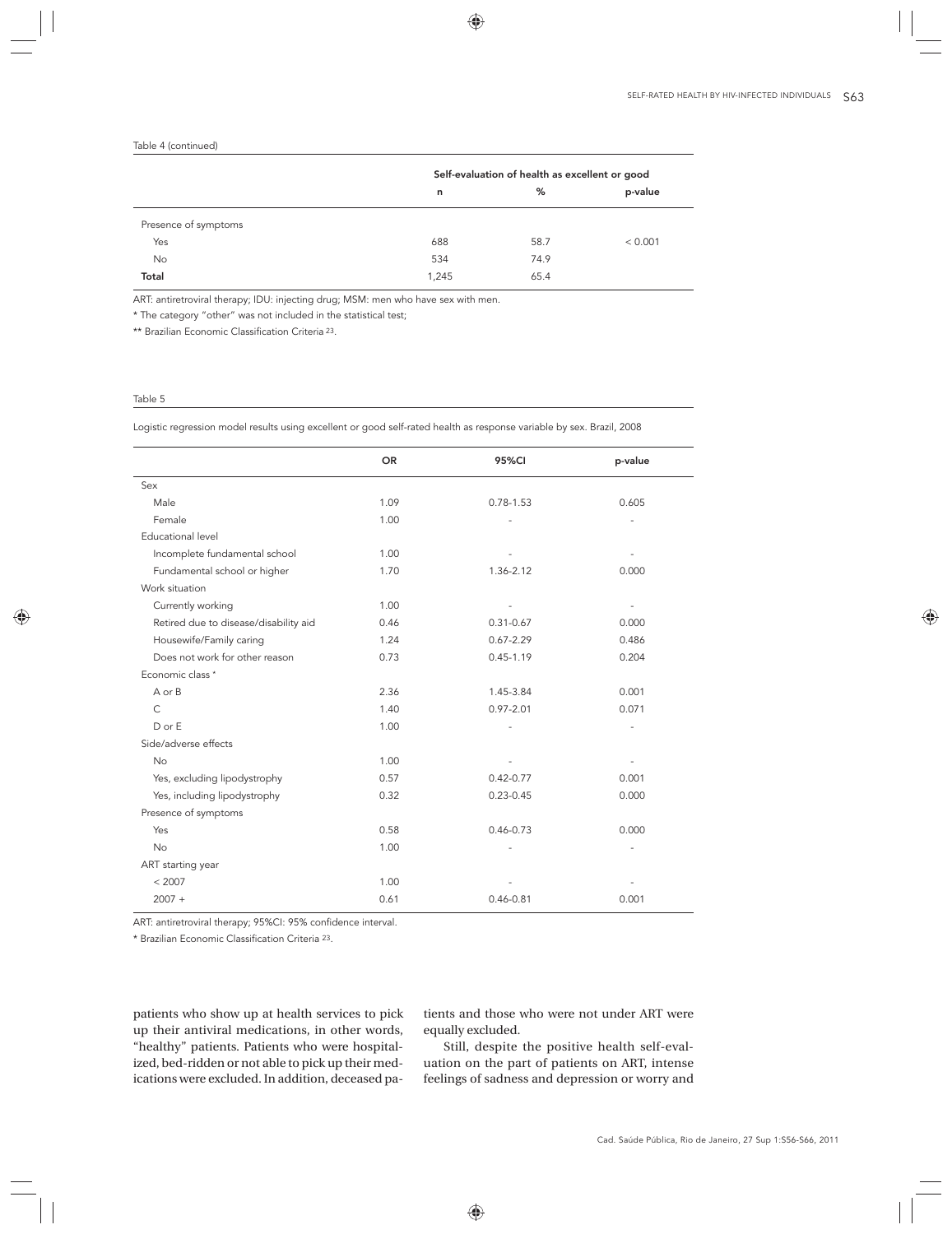anxiety were present in much greater proportions than in the general population 26. The proportions of intense or extreme pain or discomfort, difficulty sleeping or no disposition during the day were also much higher than those in the general population 27. These results indicate that, despite most patients' positive health selfevaluation, many of them still have not overcome the psychological traumas caused by diagnosis with HIV/AIDS. Among female patients, almost half claimed to feel intense or extreme worry or anxiety.

Inequalities in health self-perception by sex have been well documented in the international literature 28. As in the current study, women in general rank their health more poorly than do men. The main explanation for this lies in gender roles, in which women express pain and discomfort more easily than men 29,30.

Despite having worse health self-evaluations, especially for animus status related aspects, women had better immune function, measured by CD4+ counts, than did their male counterparts. Possibly due to widespread testing for HIV during prenatal care, women are diagnosed earlier than men and reach health services in better condition than men 31.

The question about most recent CD4+ counts, however, was problematic. Initially, the interview was supposed to be performed after the medical appointment. However, the pilot study showed that the patients preferred taking part in the study during the waiting time for the medical appointment. We then decided that the interview should be conducted at any moment, either before or after the appointment. This meant that many of the patients did not yet have their test results, and only 49% were able to respond to this question. As a result, this information was excluded from the multivariate logistic analysis.

No distinction was made in this study between side effects and adverse drug reactions. With the exception of lipodystrophy, which was considered separately, any side effects or adverse drug reactions mentioned by patients were considered. These side effects were mentioned by great part of the sample and showed a negative association with good self-rated health, especially among women. According to a study carried out in Belo Horizonte, Brazil, side effects/adverse reactions were one of the main difficulties in adhere to treatment 32.

The study results indicate a higher level of education among AIDS patients when compared to the Brazilian population as a whole. Nonetheless, despite better education, the pattern of wealth distribution is similar. According to the *National*  *Household Sample Survey* (PNAD-2006) 34, about 67% of the Brazilian population over 18 years old has a monthly income of less than twice the minimum wage (including all income sources). Among AIDS patients, the proportion was similar, 69%. However, when we compare the level of schooling of those receiving less than 2 minimum wages, in the general population, 30% have less than 3 years of schooling, while among patients in the same income group only 18% have less than 3 years of schooling. Results also show that the proportion of male patients who are unemployed (55%) is much higher than among the general male population (21%) 33.

When socioeconomic status is analyzed together with self-rated health, there is a clear association between socioeconomic variables and health status perception. As with the Brazilian population as a whole 24,34,35, self-rated health among AIDS patients is poorer as the worse is the socioeconomic status. These findings are also consistent with studies carried out in developed countries 5,36,37.

Among the indicators of socioeconomic status, educational level has probably been the most utilized one, since it is a stable attribute in adult life, different from the occupational and income status that may vary over time 36, as in the case of AIDS patients. In fact, schooling was an important predictor of a positive health selfevaluation. Economic class, measured by household goods and education level of the head of household, was another major contributor to a satisfactory health self-perception. As discussed by Martikainen et al. 38, this indicator of wealthy reflects not just material needs, such as the ability to acquire good nutrition or housing, but is also a marker of social well-being. Being currently working was another important predictor of good self-rated health among patients.

In sum, a poor perception of one's own health can be seen as the result of suffering caused by the disease in interaction with social, cultural, psychological and environmental factors that modify the way in which a person is affected by the experienced problem. In the case of AIDS patients, although material well-being and educational level are relevant dimensions, ART seems to have a huge influence on individuals' self-perceptions about health status. This indicates the need to invest even more to reduce the negative effects of treatment, and to continue to improve treatment adherence and quality of life of those infected with HIV. Problems related to animus status, involving worry and anxiety about the future are still barriers that must be overcome to improve quality of life of people living with HIV/AIDS.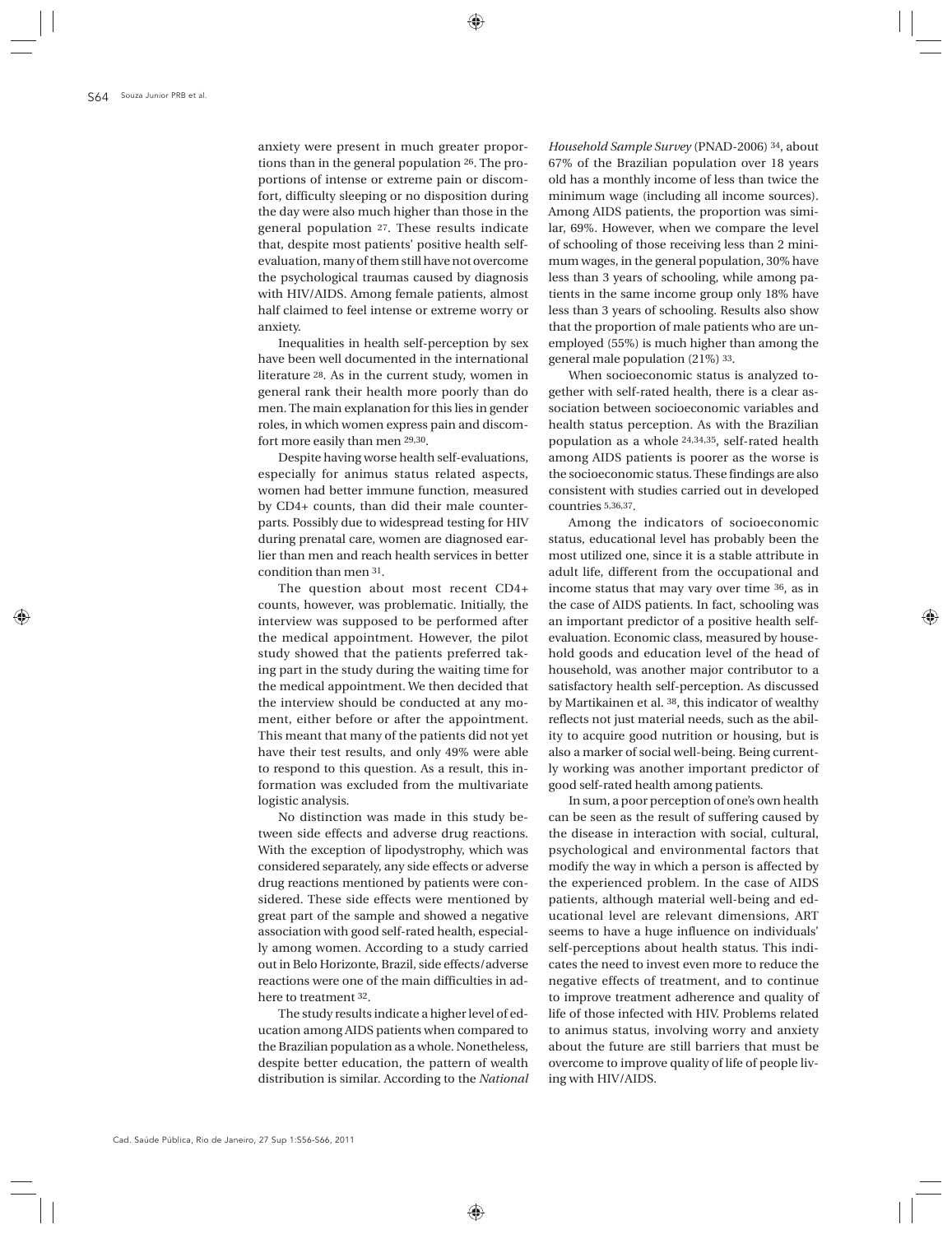### Resumo

*Em 2008, um inquérito foi conduzido em uma amostra selecionada probabilisticamente de 1.245 pessoas infectadas pelo HIV em terapia antirretroviral no Brasil. No presente trabalho, foram investigadas associações da autoavaliação da saúde com sexo, faixa etária, nível socioeconômico e características do paciente. Para as análises multivariadas foram utilizados modelos de regressão logística, tendo como variável resposta a autoavaliação boa ou excelente. Os resultados mostram que 65% autoavaliaram sua saúde como excelente ou boa, 81% relataram nenhuma ou pouca dificuldade em seguir o tratamento, porém, 34% dos homens e 47% das mulheres relataram grau intenso ou muito intenso de sentimento de preocupação ou ansiedade. Nível de escolaridade, situação de trabalho, ausência de efeitos colaterais e ausência de sintomas foram os principais fatores associados à boa percepção à saúde. Problemas no estado de ânimo, envolvendo preocupação e ansiedade com o futuro, não foram ainda superados e são barreiras a serem enfrentadas para a melhoria da qualidade de vida dos pacientes de AIDS.*

*Terapia Anti-Retroviral de Alta Atividade; HIV; Auto-Avaliação; Afeto*

#### Contributors

P. R. B. Souza Junior collaborated in all stages of development, both the survey and the article. C. L. Szwarcwald contributed in the development of the survey, data analysis, and discussion. E. A. Castilho collaborated in the contextualization, interpretation of results and discussion, and in the selection of bibliographic references.

#### Acknowledgment

This work was performed with the support of the United States Agency for International Development (USAID) and the Department of STD, AIDS and Viral Hepatitis of the Brazilian Ministry of Health.

#### References

- 1. Gold M, Franks P, Erickson P. Assessing the health of the nation. The predictive validity of a preference-based measure and self-rated health. Med Care 1996; 34:163-77.
- 2. Devlin N, Hansen P, Herbison P. Variations in selfreported health status: results from a New Zealand survey. N Z Med J 2000; 113:517-20.
- 3. Kind P, Dolan P, Gudex C, Williams A. Variations in population health status: results from a United Kingdom national questionnaire survey. BMJ 1998; 316:736-41.
- 4. Pikhart H, Bobak M, Siegrist J, Pajak A, Rywik S, Kyshegyi J, et al. Psychosocial work characteristics and self rated health in four post-communist countries. J Epidemiol Community Health 2001; 55:624-30.
- 5. Franks P, Gold MR, Fiscella K. Sociodemographics, self-rated health, and mortality in the US. Soc Sci Med 2003; 56:2505-14.
- 6. Hunt SM, McKenna SP, McEwen J, Backett EM, Williams J, Papp E. A quantitative approach to perceived health status: a validation study. J Epidemiol Community Health 1980; 34:281-6.
- 7. Mossey JM, Shapiro E. Self-rated health: a predictor of mortality among the elderly. Am J Public Health 1982; 72:800-8.
- 8. Idler EL, Benyamini Y. Self-rated health and mortality: a review of twenty-seven community studies. J Health Soc Behav 1997; 38:21-37.
- 9. Kaplan GA, Camacho T. Perceived health and mortality: a nine-year follow-up of the human population laboratory cohort. Am J Epidemiol 1983; 117:292-304.
- 10. Burstrom B, Fredlund P. Self rated health: is it as good a predictor of subsequent mortality among adults in lower as well as in higher social classes? J Epidemiol Community Health 2001; 55:836-40.